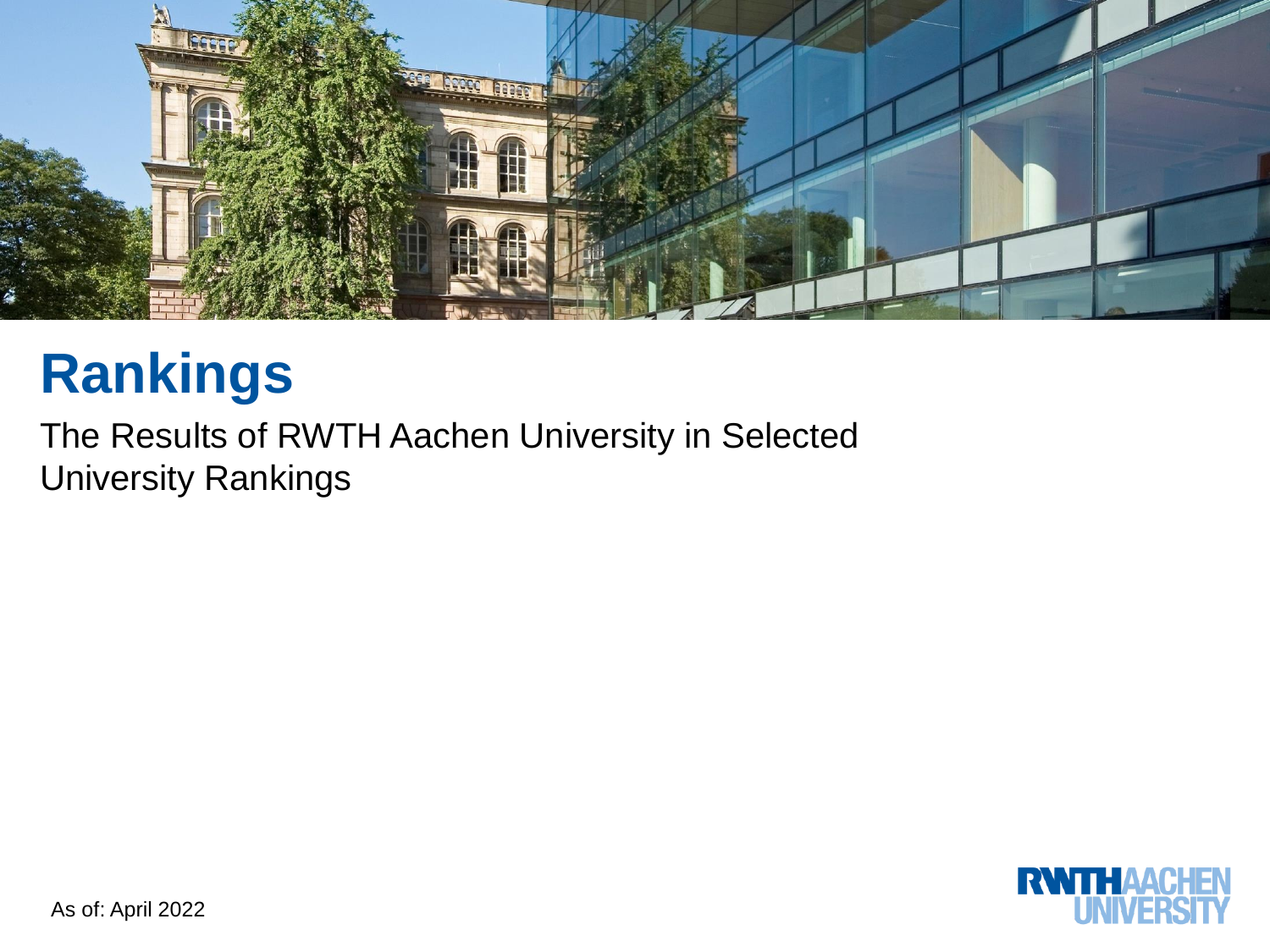#### **Uni-Ranking of the WirtschaftsWoche magazine**

- In an annual survey among approximately 500 HR managers from German companies, the participants indicate the universities with the best graduates to meet the companies needs.
- In recent years, RWTH Aachen has always received top results for the following subjects:

| Subject                                            | 2011           | 2012           | 2013           | 2014           | 2015           | 2016         | 2018           | 2019           | 2020           | 2021           |
|----------------------------------------------------|----------------|----------------|----------------|----------------|----------------|--------------|----------------|----------------|----------------|----------------|
| Mechanical<br>Engineering                          | $\overline{A}$ | 1              | $\mathbf{1}$   | 2              | $\mathbf{1}$   | $\mathbf{1}$ | $\mathbf{1}$   | $\mathbf 1$    | $\overline{2}$ | $\overline{2}$ |
| Electrical<br>Engineering                          | $\mathbf 1$    | $\mathbf 1$    | $\mathbf{1}$   | $\overline{1}$ | $\overline{2}$ | 3            | $\mathbf 1$    | 1              | $\overline{2}$ | $\overline{2}$ |
| <b>Computer Science</b>                            | 3              | 2              | $\mathbf{1}$   | $\overline{2}$ | 3              | 1            | 2              | $\overline{4}$ | $\mathbf{1}$   | 3              |
| Industrial<br>Engineering with<br>business studies | 1              | $\overline{1}$ | $\overline{1}$ | $\overline{2}$ | $\mathbf{1}$   | 1            | $\mathbf{1}$   | 1              | $\mathbf 1$    | 1              |
| <b>Natural Sciences</b>                            | 1              | 1              | 1              | $\mathbf{1}$   | 1              | 3            | $\overline{2}$ | $\overline{2}$ | $\overline{2}$ | $\overline{2}$ |

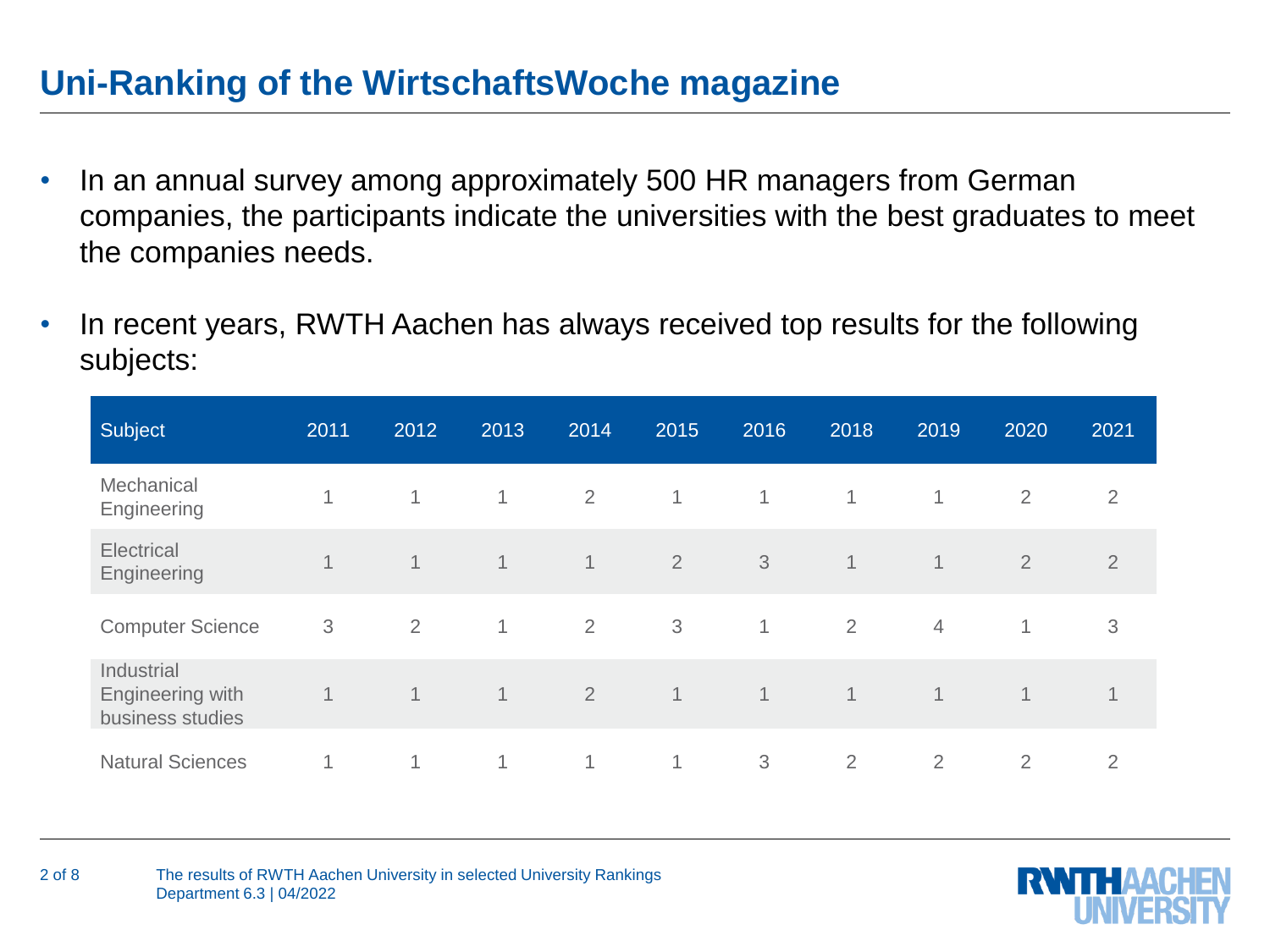# **CHE University Ranking**

- Rating of many indicators about teaching and learning, research and equipment based on a traffic light system (top-, middle- and closing group) every three years.
- Besides a publication analysis and a survey among the departments, also an online survey among students is conducted. The results show that the students are happy with the study situation at RWTH Aachen University, especially the research orientation of teaching is rated very high.
- In 2021, Aachen is ranked in the top group 70 times. Across almost all subjects, Aachen received very good ratings in the category "support at the beginning of the studies".
- Particularly remarkable are the results of the computer science and the chemistry. In the ZEIT Study Guide, they are ranked in the top group in all of the 4 categories.

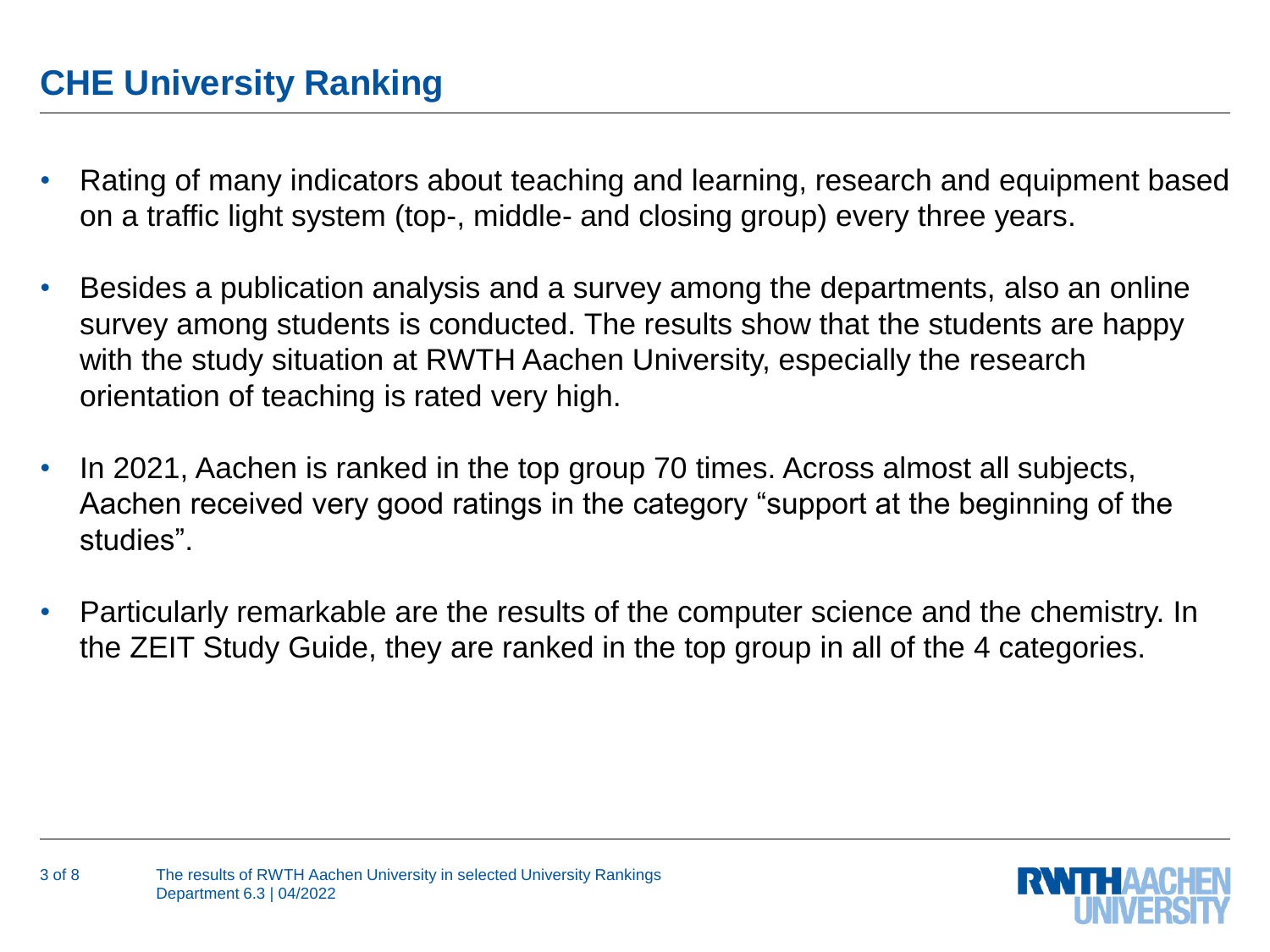## **U-Multirank**

- For more than 37 indicators in the areas of "Teaching & Learning", "Research", "Knowledge Transfer", "International Orientation" and "Regional Engagement", the universities receive marks from 1 (very good) to 5 (weak).
- The data is obtained from surveys among universities and students as well as from a bibliometric analysis.
- RWTH Aachen University in total scores well again in 2021 and receives the ratings 1 or 2 for 22 indicators and group 4 or 5 for only five indicators.
- All subjects of the RWTH which were examined this year receive above-average results. Especially in medicine the RWTH is rated outstandingly.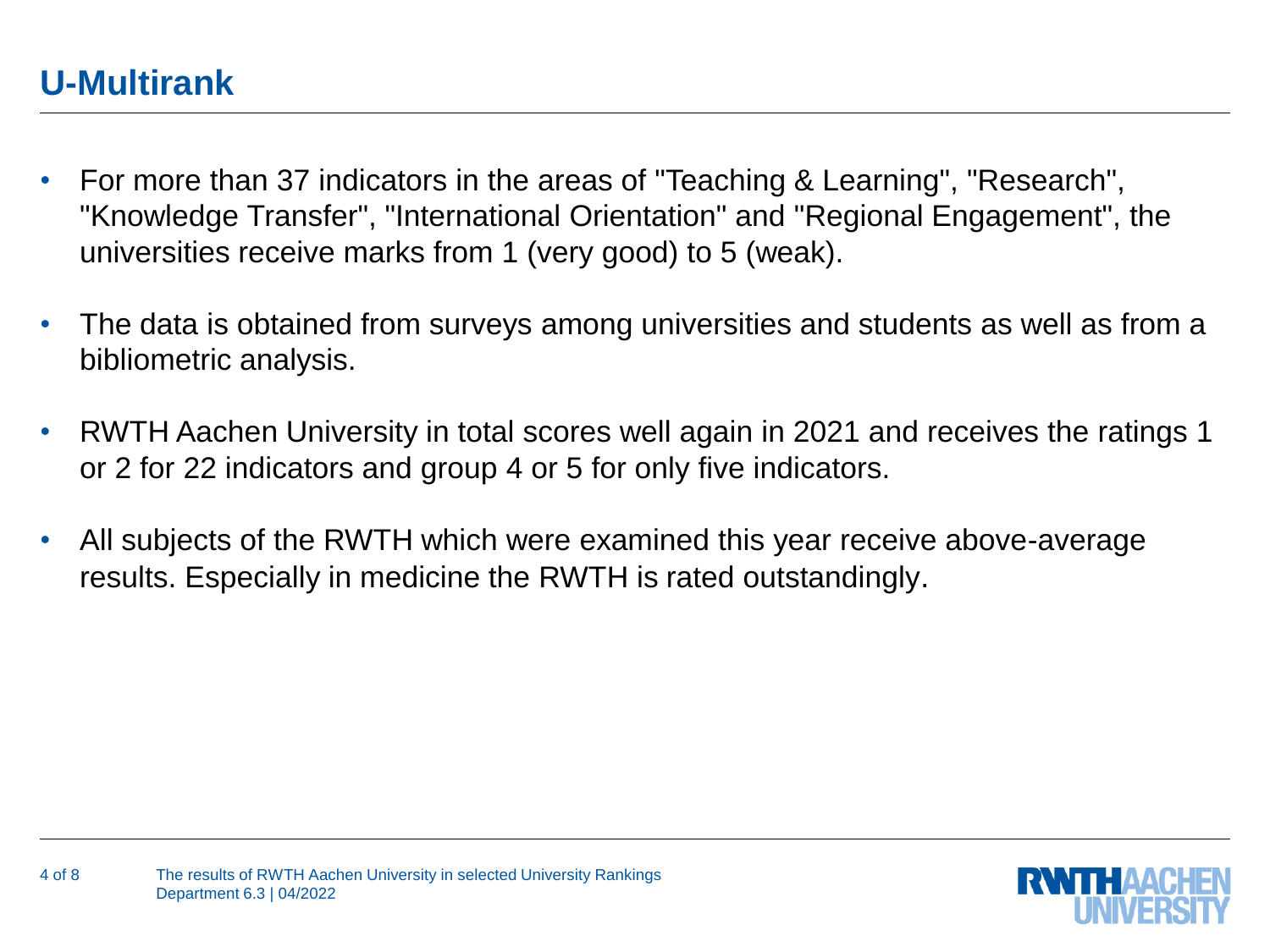#### **Times Higher Education World University Rankings (THE)**

- The universities are ranked based on the reputation (online survey), the citations and various ratios.
- In 2021 RWTH University ranks 108th worldwide (8th among German universities).
- With 98.7 out of 100 points, the RWTH scores particularly well in terms of industrial research funding, making it one of the top 30 universities in the world.



The RWTH also achieved very good results in the following subjects:

| Department                        | Place                                            |
|-----------------------------------|--------------------------------------------------|
| <b>Technology and Engineering</b> | 30th Place (Rank 2 among<br>German universities) |
| <b>Computer Science</b>           | 52nd Place (Rank 3 among<br>German universities) |
| <b>Physical Science</b>           | 83rd Place (Rank 9 among<br>German universities) |

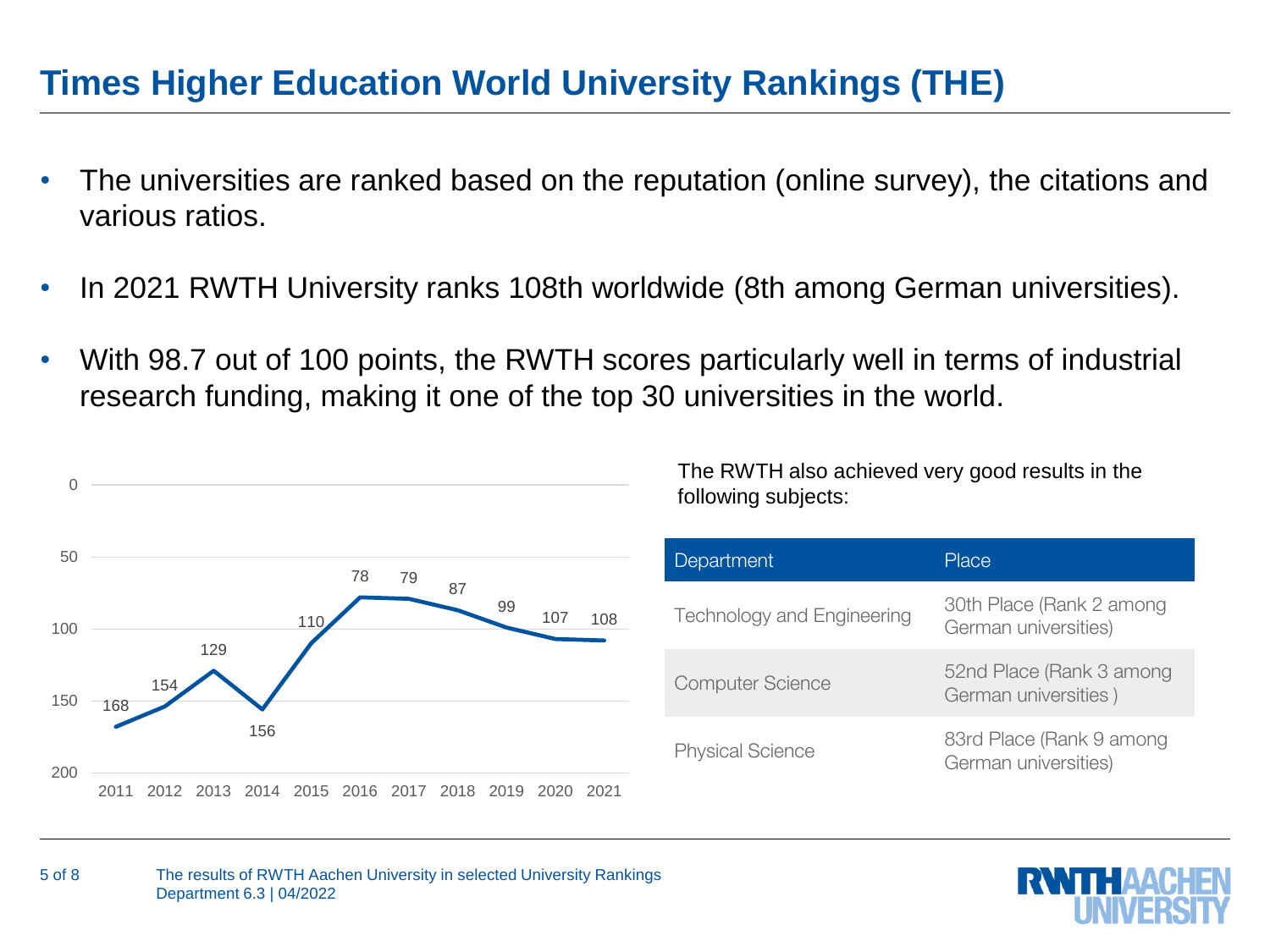## **QS World University Rankings**

- Ranking based on the results of an online reputation survey, the number of international students and employees, the mentoring ratio and the number of citations.
- In the overall ranking for 2021, RWTH is currently ranked 165th in the world and throughout Germany it is ranked 8th.
- Aachen still scores best in the indicator "employer reputation" and achieves a very good result with world rank 41 and 93.3 out of 100 possible points.

| Subject                       | Worldrank  | <b>Rank Germany</b> |
|-------------------------------|------------|---------------------|
| <b>Mechanical Engineering</b> | 19th Place | Rank 1              |
| <b>Mining Engineering</b>     | 16th Place | Rank 1              |
| Chemistry                     | 61st Place | Rank 3              |
| <b>Materials Science</b>      | 31st Place | Rank 1              |
| <b>Chemical Engineering</b>   | 47th Place | Rank 2              |
| <b>Electrical Engineering</b> | 45th Place | Rank 2              |
| <b>Physics</b>                | 62nd Place | Rank 5              |

Very good places worldwide (Top 50) will be achieved in the following subjects in 2022::

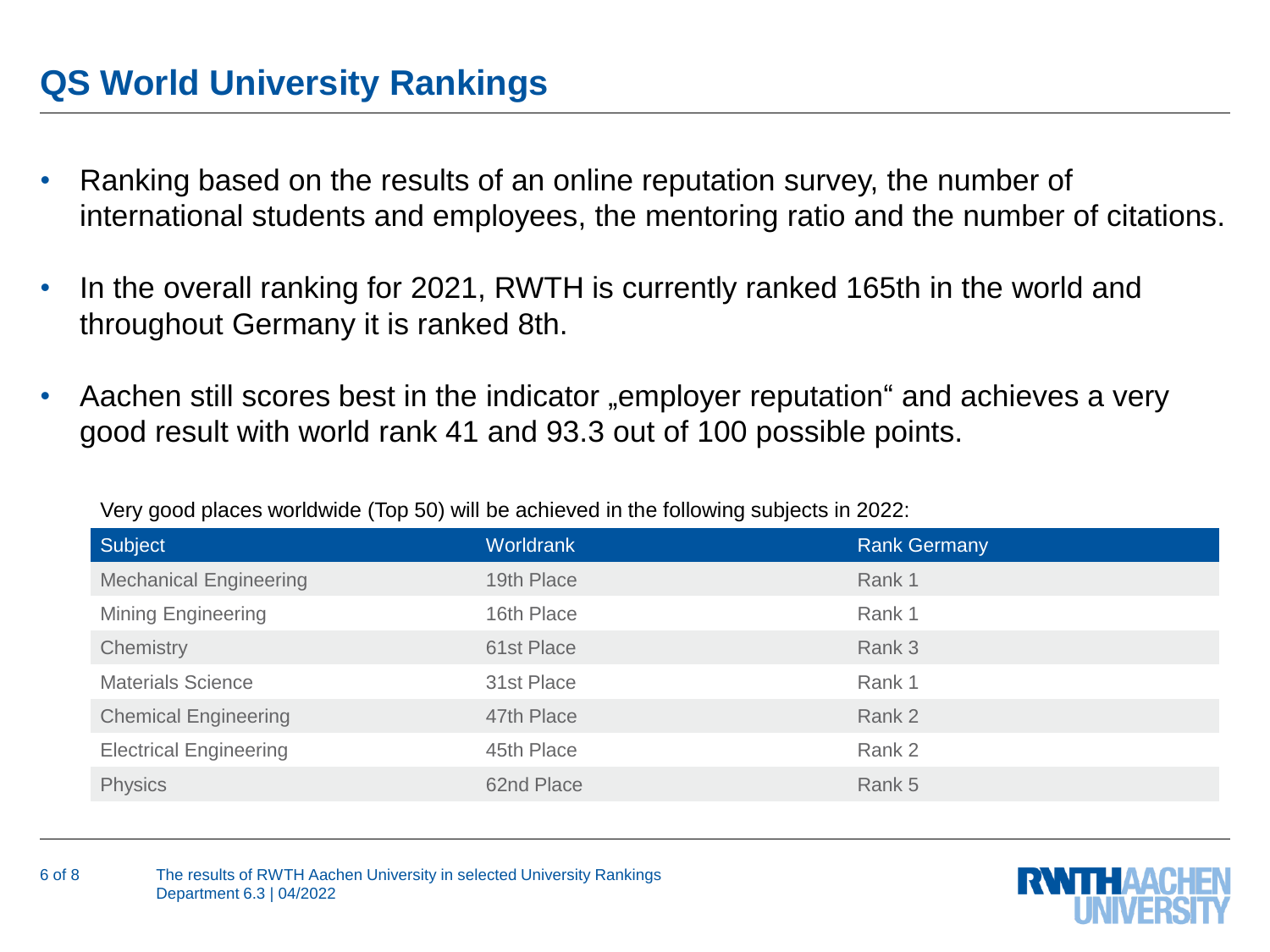## **RWTH in Other University Rankings**

- DFG-Atlas: Ranking by the amount of funds given to each university by the German Research Foundation. 1st place for RWTH in engineering.
- AvH-Ranking: Ranking by the number of persons with a fellowship or an award from the Alexander von Humboldt Foundation. 6th place for RWTH in engineering.
- DAAD Ranking: Ranking by the number of scholarships given to the students of each university. Since 2021, RWTH belongs to German TOP10 again.
- Shanghai Ranking: Ranking with different indicators regarding research awards, citations, and publications. RWTH is ranked in German TOP3 in the following subjects: Mechanical Engineering, Electrical & Electronic Engineering, Instruments Science & Technology, Chemical Engineering, Materials Science & Engineering, Transportation Science & Technology, Mining & Mineral Engineering, and Metallurgical Engineering.